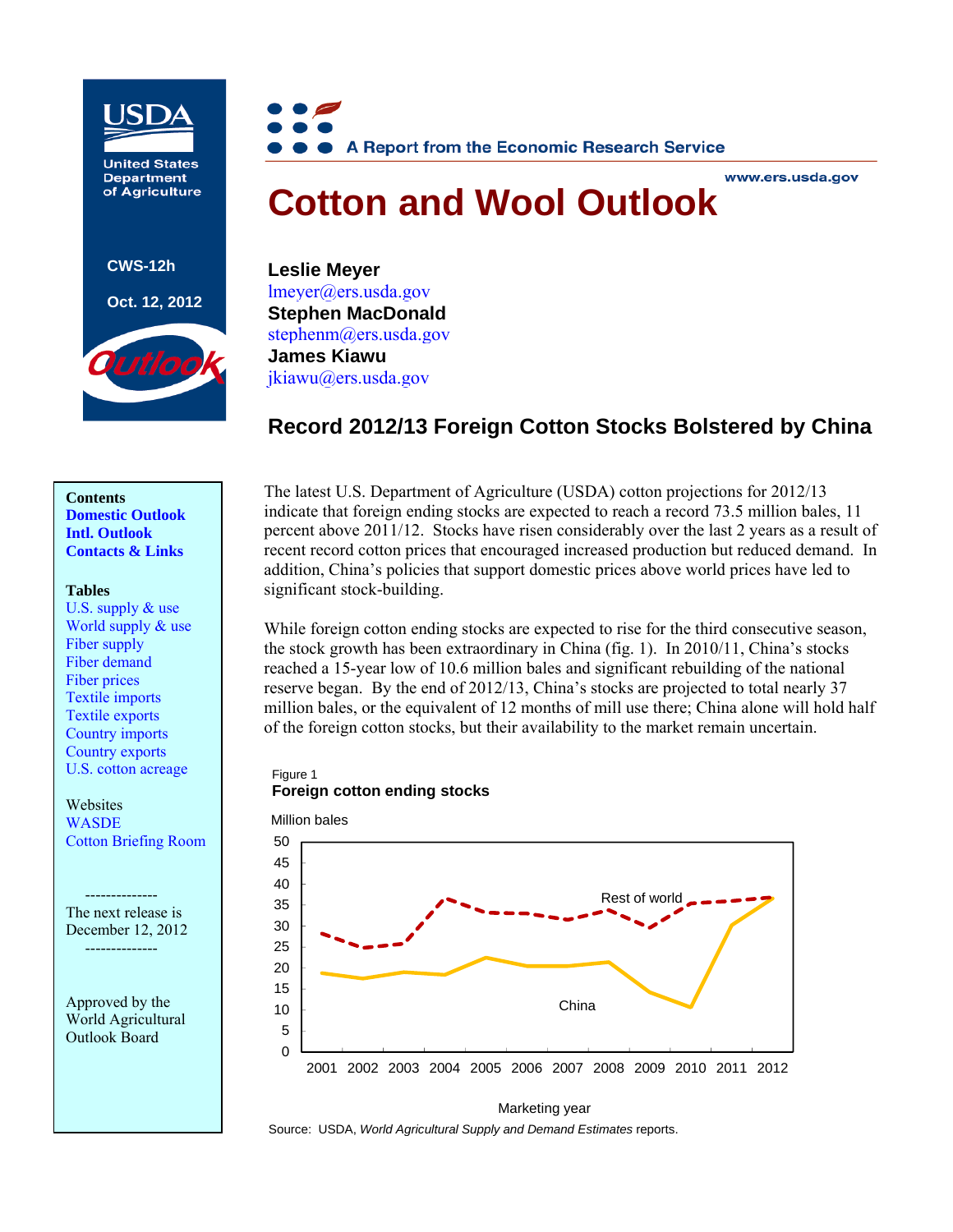# <span id="page-1-0"></span>*2012 U.S. Cotton Crop Slightly Higher in October*

According to USDA's October *Crop Production* report, the 2012 U.S. cotton crop is estimated at 17.3 million bales, up marginally from last month's forecast but 1.7 million bales (11 percent) above the 2011 production. With harvested area unchanged in October and the national average yield slightly higher, the U.S. cotton crop estimate increased 178,000 bales this month.

The U.S. upland cotton crop is estimated at 16.6 million bales, above both last season and the 5-year average. During the previous 20 years, the October forecast has been below final cotton production 12 times and above 8 times. Past differences between the October forecast and the final production estimate indicate that chances are two out of three that the 2012 U.S. upland crop will range between 15.8 and 17.5 million bales.

Upland production this season is forecast to rise for two of the Cotton Belt regions this season (fig. 2). In the Southwest, the 2012 upland cotton crop is projected at 6.3 million bales, considerably higher than last season's drought-reduced crop but near the 10-year average. Planted area abandoned is estimated at 26 percent, near the 5-year average, while the Southwest yield is forecast at 591 pounds per harvested acre, nearly 100 pounds below the average. In the Southeast, the cotton crop is estimated at 5.1 million bales, the highest in 7 years, as the regional yield improved to a record 900 pounds per harvested acre. The Southeast cotton crop has risen for five consecutive seasons.



# Figure 2 **U.S. regional upland cotton production**

Million bales

Source: USDA, NASS, *Crop Production* reports.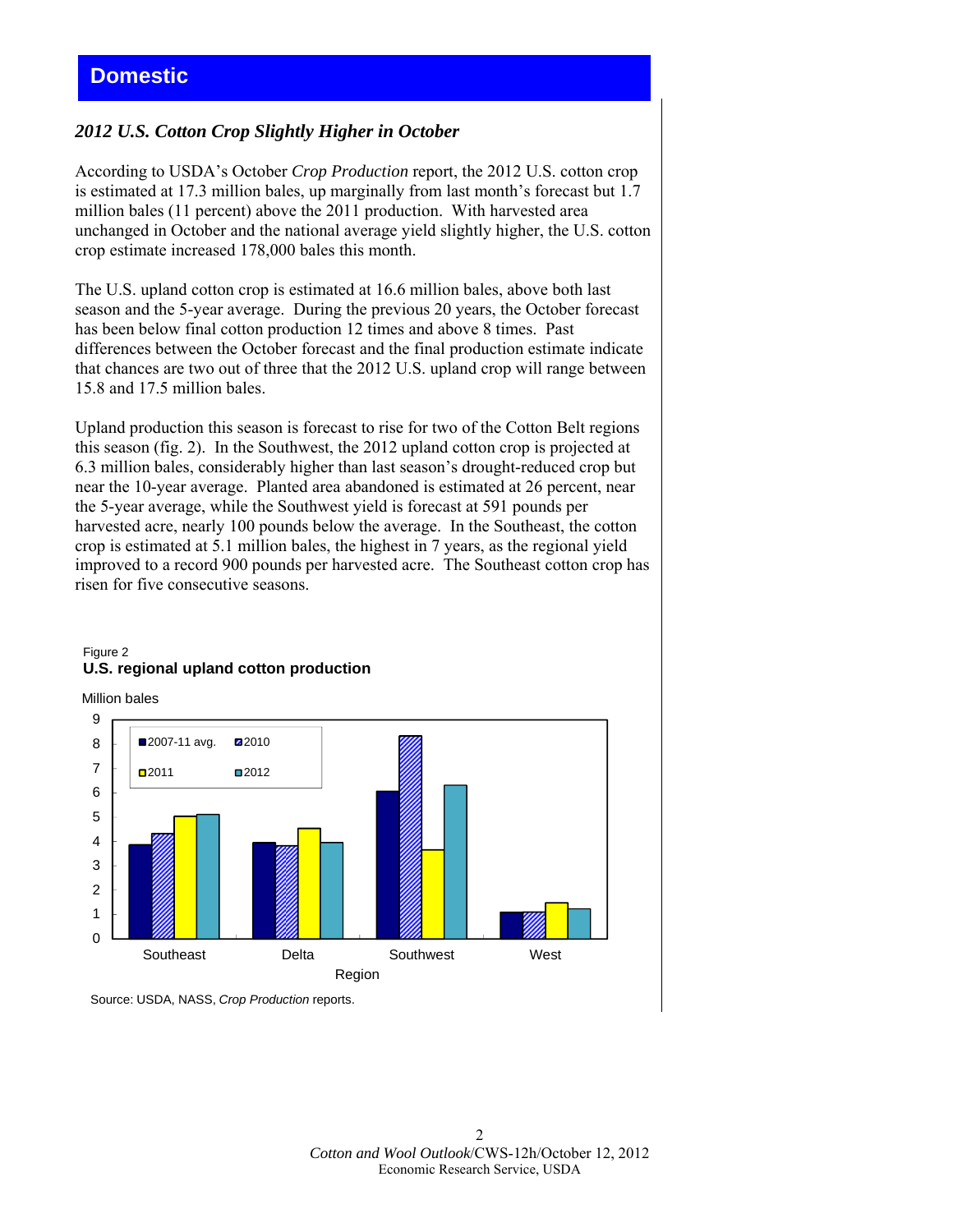In the Delta, the crop is currently estimated at nearly 4 million bales, down from last season but equal to the 5-year average. The average yield is expected to reach 967 pounds per harvested acre, the third highest on record. Likewise, in the West, the upland cotton crop is forecast at 1.2 million bales, down from last year but above the 5-year average. The West's yield is projected at a record 1,542 pounds per harvested acre. In addition, California continues to account for most of the extra-long staple (ELS) crop. ELS production is forecast at 657,000 bales, 23 percent below 2011, with California contributing more than 95 percent of the total.

Total 2012 U.S. cotton harvested area is estimated at 10.4 million acres, about 1 million acres above last season, despite a lower planted area. The national yield is forecast at 795 pounds per harvested acre, 5 pounds higher than the 2011 yield but 19 pounds below the 5-year average. For current production estimates by State, see table 10.

# *2012/13 Demand and Stock Estimates Adjusted*

The U.S. cotton demand estimate for 2012/13 was lowered slightly this month as higher foreign production and reduced imports—particularly by China—are projected to keep U.S. cotton demand from expanding from last season. U.S. demand is currently forecast at 15 million bales, with exports accounting for 11.6 million bales (77 percent of the total) and mill use contributing the remainder. Foreign stocks jumped dramatically last season and begin this season at a record 66.2 million bales; however, over 45 percent of the total is estimated to be held by China, where national reserve policies account for the buildup. Meanwhile, forecast imports by China are down by more than 50 percent, which will reduce world trade this season. The U.S. share of world trade is forecast at 32 percent, above last season but below the 5-year average of about 36 percent.

As a result of the latest supply and demand estimates, U.S. ending stocks were revised upward in October to 5.6 million bales, two-thirds more than the final 2011/12 ending stock estimate. The stocks-to-use ratio is forecast at 37 percent compared with last season's 22 percent. Both the stock level and the ratio are at their highest in 4 years.

# *2012/13 Farm Price Range Narrowed; 2011/12 Price Finalized*

Based on the most recent prices and the latest supply and demand estimates, the average upland cotton farm price is now forecast to range between 62 cents and 74 cents per pound. The midpoint of 68 cents would represent a considerable decrease from last season's final estimate of 88.3 cents per pound released by USDA in October. The 2011/12 price was nearly 7 cents higher than the average price recorded for 2010/11. The lower price expectations for 2012/13 contributed to reduced cotton area and will play a key role in acreage decisions for 2013.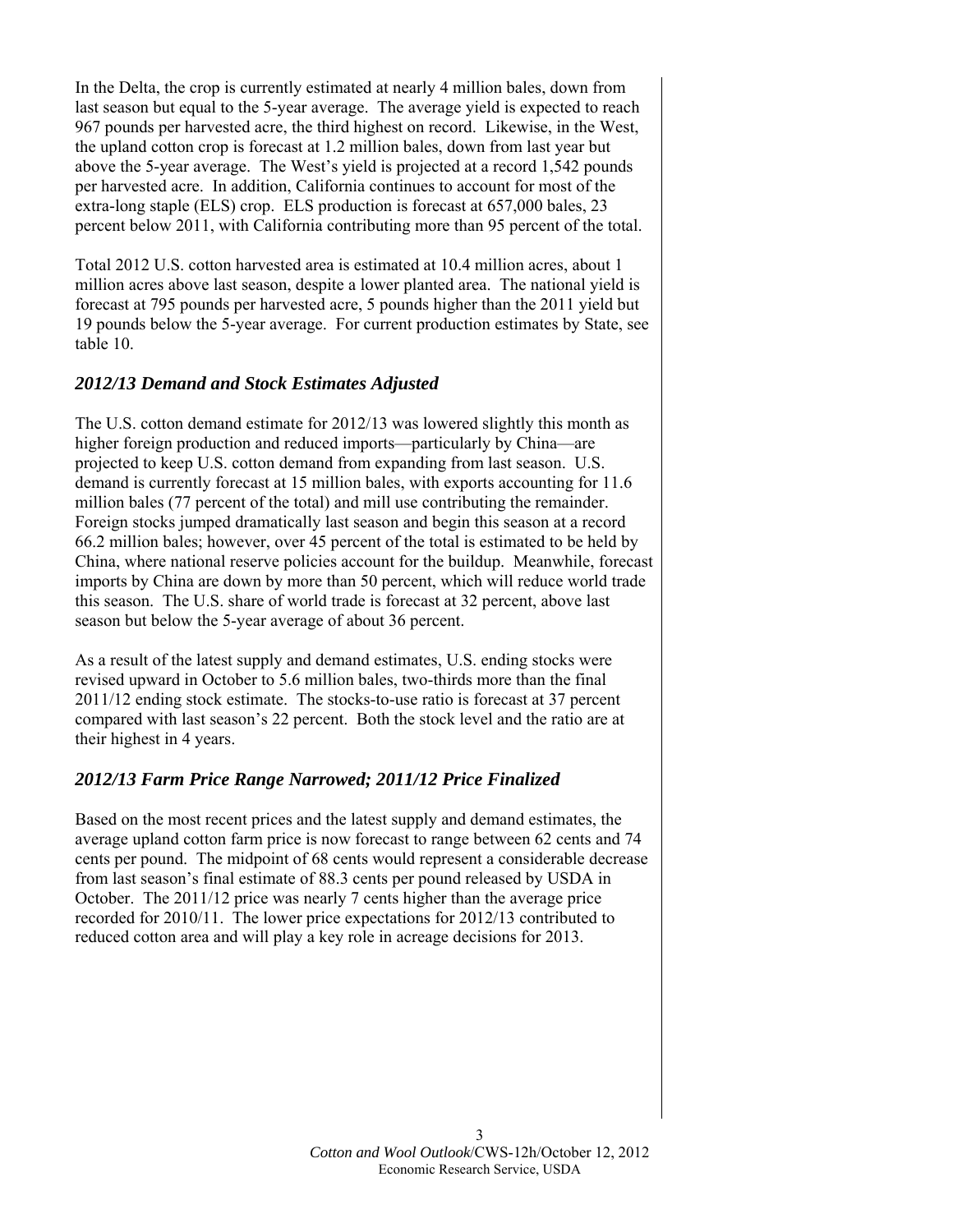# <span id="page-3-0"></span>*Global 2012/13 Crop To Decline*

Global 2012/13 cotton production is forecast to decline 6 percent from the previous year to 116.3 million bales as the rising prices of competing crops and the declining price of the fiber render cotton cultivation less profitable. Although lower compared with the previous year's crop, October production numbers represent an upward revision of the previous month's forecast, reflecting increases in the 2012/13 forecasts for Brazil, China, India, Pakistan, and the United States.

Brazil and China are forecast to produce 6.5 million bales and 31.5 million bales in 2012/13, respectively, a decrease of 25 percent and 5 percent from a year ago. In China, official support for grains and the rising cost of cotton production are some of the factors contributing to the 2012/13 production decline. China's harvested area is expected to decline 9 percent from a year ago to 5.0 million hectares in 2012/13. In Brazil, relatively stronger prices for soybeans and lower foreign demand for cotton are expected to shift area from cotton production. Brazil's 2012/13 area is forecast at 1.0 million hectares, down 29 percent from the preceding year.

India and Pakistan are expected to grow 25.5 million bales and 10.0 million bales in 2012/13, respectively, down 7 percent and 6 percent from a year earlier. Harvested area in India and Pakistan is forecast at 11.7 million hectares and 3.0 million hectares, respectively, down 4 percent and 6 percent from a year ago. Australia and the United States are forecast to produce 4.3 million bales and 17.3 million bales, respectively, in 2012/13. The 2012/13 crop forecast represents a 23-percent decrease in Australia and an 11-percent increase in the United States—the only major producer expected to increase production from the previous year.

Global harvested cotton area is forecast at 34.1 million hectares in 2012/13, a decrease of 5 percent from the preceding year. World 2012/13 yield is forecast at 743 kilograms per hectare.

# *World Mill Use and Ending Stocks To Rise in 2012/13*

World 2012/13 cotton consumption is forecast to increase 3.6 percent from a year earlier to 106.9 million bales. China—the world's largest mill user—is expected to consume 36.0 million bales, a decrease of 2.0 million bales (5 percent) from the preceding year due to the Government's ongoing high domestic support price. China's expected mill use decline will reduce its share of 2012/13 global cotton consumption to 34 percent, the lowest in nearly a decade (fig. 3). The expected mill use decline in China, however, is more than offset by consumption increases in other countries, including Bangladesh, India, Indonesia, Pakistan, Thailand, Turkey, and Vietnam.

India and Pakistan are forecast to consume 22.0 million bales and 11.5 million bales, respectively, up 10 percent and 14 percent from a year earlier. Bangladesh and Turkey are expected to use 3.6 million bales and 6.0 million bales, respectively, in 2012/13, up 13 percent and 7 percent from the preceding year. India, Pakistan, and Turkey will account for 21 percent, 11 percent, and 6 percent of global 2012/13 cotton consumption, respectively.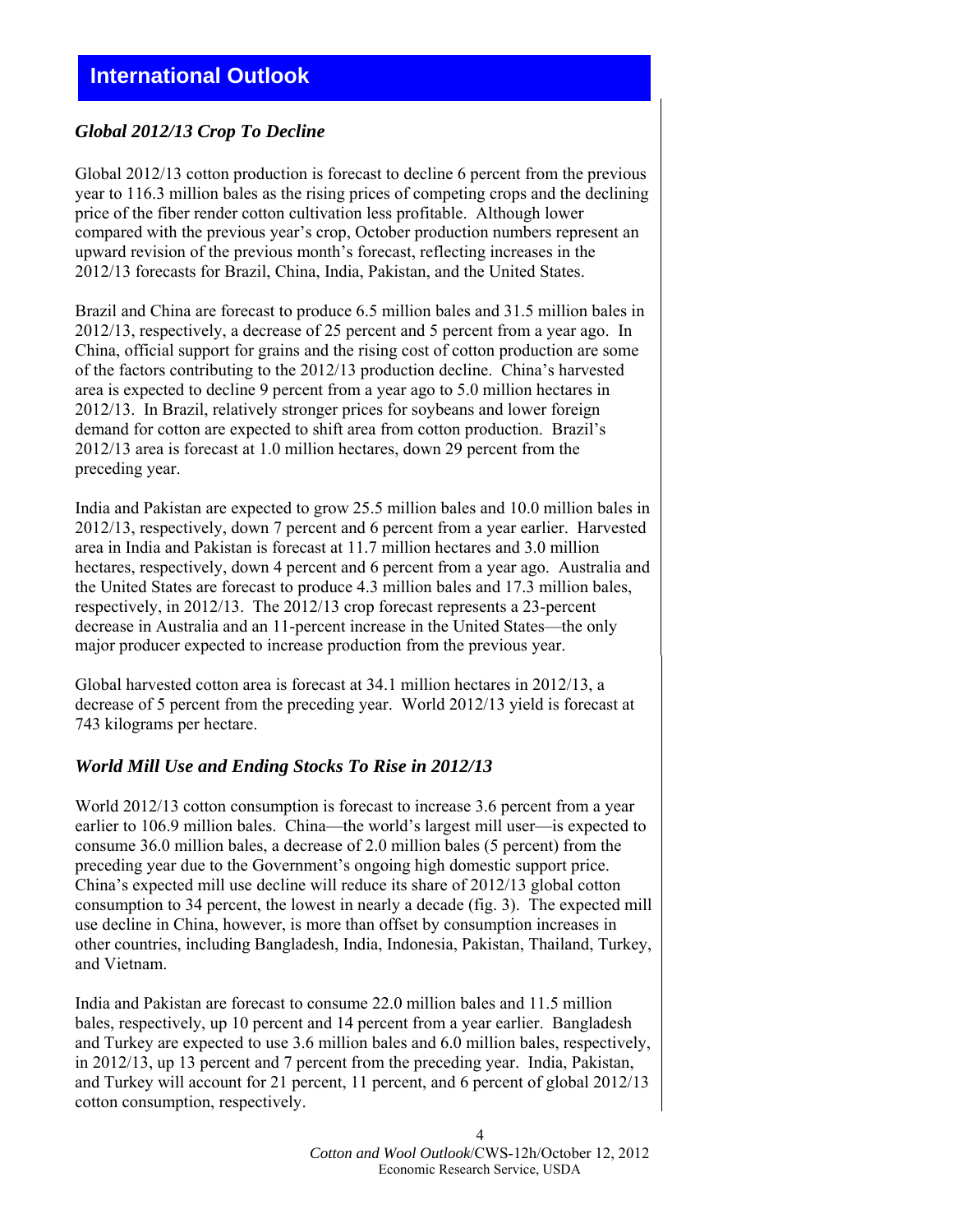Global production is expected to exceed consumption for the third consecutive year in 2012/13. The gap between world production and consumption will increase global ending stocks to 79.1 million bales, up 14 percent from the previous year. Estimated 2012/13 world ending stocks are 2.6 million bales higher in USDA's October estimates compared with September. While China is expected to account for 46 percent of global 2012/13 ending stocks, India, Brazil, and the United States are expected to account for 11 percent, 8 percent, and 7 percent, respectively.

# *World Cotton Trade Forecast To Decline in 2012/13*

World 2012/13 cotton imports are forecast at 36.5 million bales, down 18 percent from a year ago largely due to an expected sharp decline in China's 2012/13 cotton imports. China—the leading global importer of the fiber—is forecast to import 11.0 million bales in 2012/13, down 55 percent from a year ago. China's expected cotton import decline—due to lower expected domestic mill use and Government import and reserve policies—will reduce the country's share of 2012/13 global trade to 30 percent, compared with 55 percent in the previous year.

The forecast decline in China's 2012/13 imports is expected to be partially offset by other major importers, including Bangladesh, Indonesia, Pakistan, and Turkey. Bangladesh and Indonesia are forecast to import 3.6 million bales and nearly 2.3 million bales, respectively, in 2012/13, an increase of 14 percent each from the preceding year. Pakistan and Turkey are forecast to import 2.4 million bales and nearly 3.5 million bales in 2012/13, up 140 percent and 45 percent, respectively, from the previous year.

Exports for Australia and Brazil are projected to decline 5 percent and 17 percent, respectively, from a year earlier to 4.4 million bales and 4.0 million bales. India's exports are forecast at 3.5 million bales in 2012/13, down 67 percent from the preceding year, and dropping the country's share of world exports from 23 percent in 2011/12 to less than 10 percent in 2012/13. The United States is expected to export 11.6 million bales in 2012/13, marginally below last season.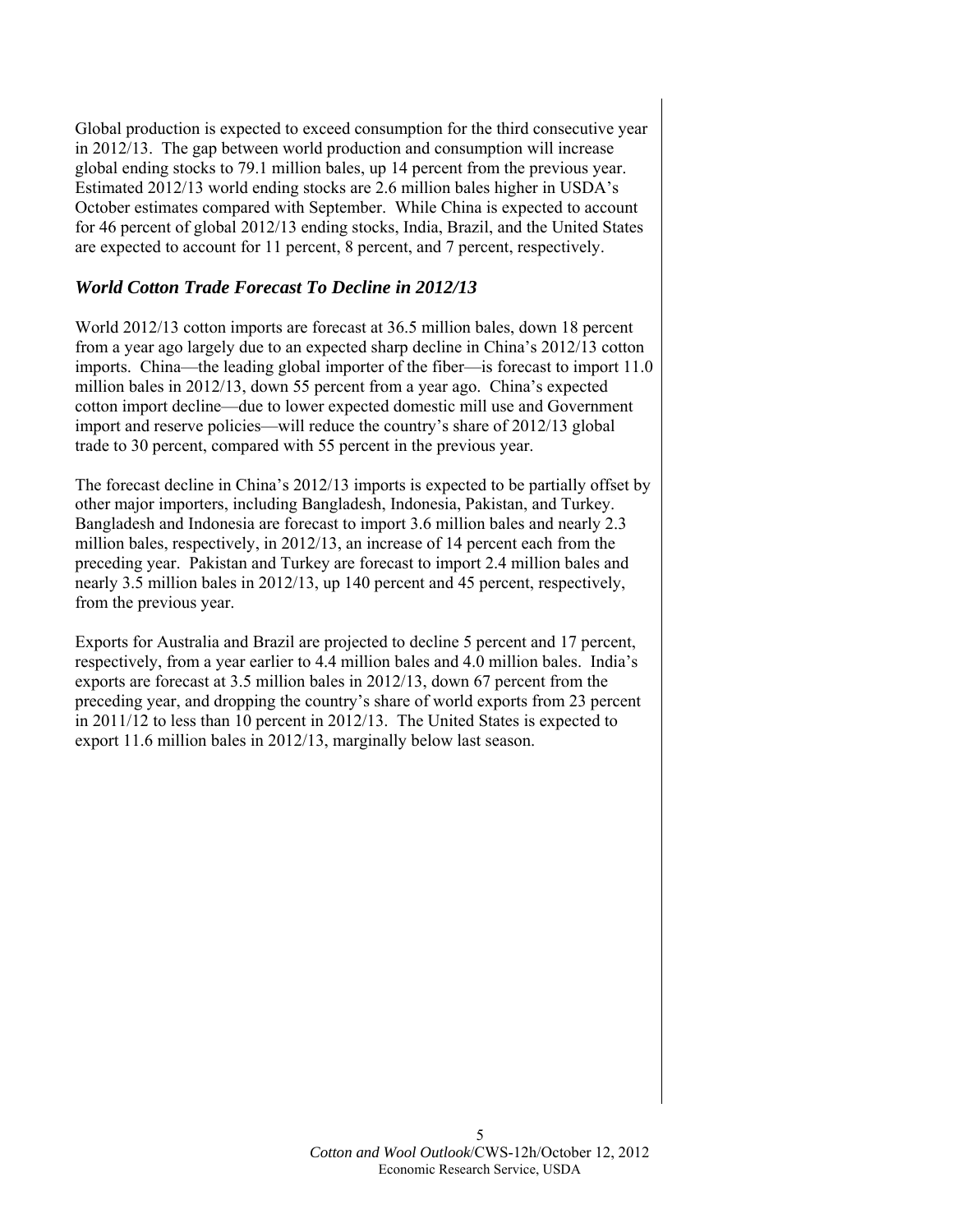

Source: USDA, *World Agricultural Supply and Demand Estimates* reports.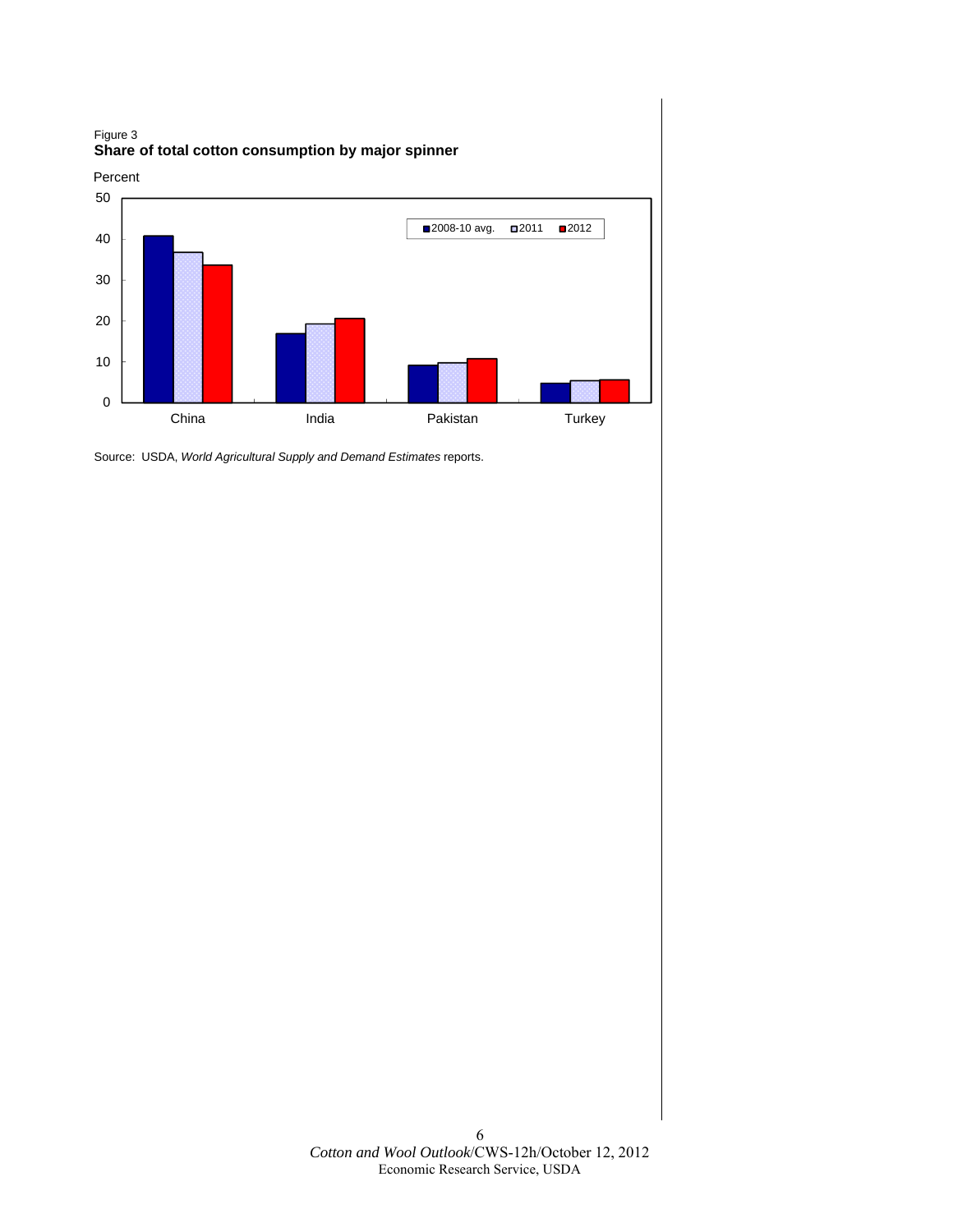# <span id="page-6-0"></span>**Contact Information**

Leslie Meyer (U.S. cotton and textiles), (202) 694-5307, lmeyer@ers.usda.gov Stephen MacDonald (foreign cotton), (202) 694-5305, stephenm@ers.usda.gov James Kiawu (cotton trade), (202) 694-5273, [jkiawu@ers.usda.gov](mailto: jkiawu@ers.usda.gov) Erma McCray (web publishing) (202) 694-53[06 ejmccray@ers.usda.g](mailto: ejmccray@ers.usda.gov)ov

### **Subscription Information**

Subscribe to ERS e-mail notification service at [http://www.ers.usda.gov/subscribe-to-ers](http://www.ers.usda.gov/subscribe-to-ers-e-newsletters.aspx) [-e-newsletters.aspx](http://www.ers.usda.gov/subscribe-to-ers-e-newsletters.aspx) to receive timely notification of newsletter availability. Printed copies can be purchased from the USDA Order Desk by calling 1-800-363-2068 (specify the issue number). To order printed copies of the five field crop newsletters cotton and wool, feed, rice, oil crops, and wheat—as a series, specify series SUB-COR-4043.

### *Data*

r

Monthly tables from *Cotton and Wool Outlook* are available in Excel (.xls) spreadsheets at <http://www.ers.usda.gov/topics/crops/cotton-wool.aspx>. These tables contain the latest data on the production, use, imports, exports, prices, and textile trade of cotton and other fibers.

# *Related Websites*

WASDE <http://usda.mannlib.cornell.edu/MannUsda/viewDocumentInfo.do?documentID=1194>

Cotton Briefing Room <http://www.ers.usda.gov/topics/crops/cotton-wool.aspx>

### Cotton and Wool Outlook

<http://usda.mannlib.cornell.edu/MannUsda/viewDocumentInfo.do?documentID=1281>

The U.S. Department of Agriculture (USDA) prohibits discrimination in all its programs and activities on the basis of race, color, national origin, age, disability, and where applicable, sex, marital status, familial status, parental status, religion, sexual orientation, genetic information, political beliefs, reprisal, or because all or a part of an indidual's income is derived from any public assistance program. (Not all prohibited bases apply to all programs.) Persons with disabilities who require alternative means for communication of program information (Braille, large print, audiotape, etc.) should contact USDA's TARGET Center at (202) 720-2600 (voice and TDD). To file a complaint of discrimination, write to USDA, Director, Office of Civil Rights, 1400 Independence Avenue, SW, Washington, DC 20250-9410 or call (800) 795-3272 (voice) or (202) 720-6382 (TDD). USDA is an equal opportunity provider and employer.

#### **E-mail Notification**

Readers of ERS outlook reports have two ways they can receive an e-mail notice about release of reports and associated data.

• Receive timely notification (soon after the report is posted on the web) via USDA's Economics, Statistics and Market Information System (which is housed at Cornell University's Mann Library). Go to [http://usda.mannlib.cornell.edu/Mann](http://usda.mannlib.cornell.edu/MannUsda/aboutEmailService.do) [Usda/aboutEmailService.do](http://usda.mannlib.cornell.edu/MannUsda/aboutEmailService.do) and follow the instructions to receive e-mail notices about ERS, Agricultural Marketing Service, National Agricultural Statistics Service, and World Agricultural Outlook Board products.

• Receive weekly notification (on Friday afternoon) via the ERS website. Go to [http://www.ers.usda.gov/subscribe](http://www.ers.usda.gov/subscribe-to-ers-e-newsletters.aspx)[to-ers-e-newsletters.aspx](http://www.ers.usda.gov/subscribe-to-ers-e-newsletters.aspx) and follow the instructions to receive notices about ERS outlook reports, Amber Waves magazine, and other reports and data products on specific topics. ERS also offers RSS (really simple syndication) feeds for all ERS products. Go to <http://www.ers.usda.gov/rss/>

to get started.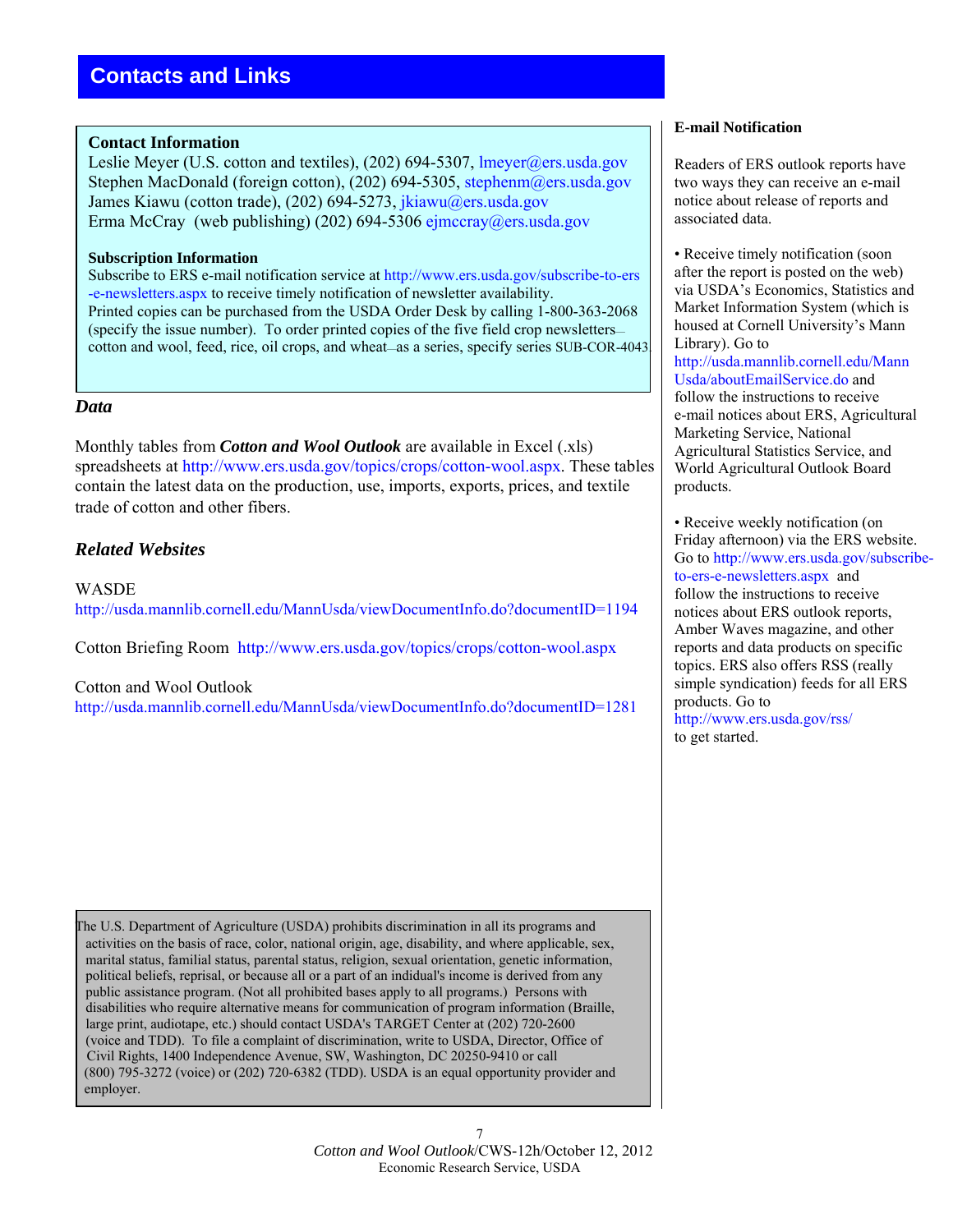<span id="page-7-0"></span>

|                      | 2012/13               |        |                     |        |
|----------------------|-----------------------|--------|---------------------|--------|
| Item                 | 2011/12               | Aug.   | Sep.                | Oct.   |
|                      |                       |        | Million acres       |        |
| Upland:              |                       |        |                     |        |
| Planted              | 14.428                | 12.400 | 12.121              | 12.121 |
| Harvested            | 9.156                 | 10.577 | 10.206              | 10.206 |
|                      |                       |        | Pounds              |        |
| Yield/harvested acre | 772                   | 771    | 774                 | 782    |
|                      | Million 480-lb, bales |        |                     |        |
| Beginning stocks     | 2.572                 | 3.032  | 3.081               | 3.081  |
| Production           | 14.722                | 16.988 | 16.452              | 16.630 |
| Total supply 1/      | 17.307                | 20.025 | 19.538              | 19.716 |
| Mill use             | 3.278                 | 3.375  | 3.375               | 3.375  |
| Exports              | 11.120                | 11.375 | 11.075              | 10.875 |
| Total use            | 14.398                | 14.750 | 14.450              | 14.250 |
| Ending stocks 2/     | 3.081                 | 5.319  | 5.124               | 5.424  |
|                      |                       |        | Percent             |        |
| Stocks-to-use ratio  | 21.4                  | 36.1   | 35.5                | 38.1   |
|                      |                       |        | 1,000 acres         |        |
| Extra-long staple:   |                       |        |                     |        |
| Planted              | 307.4                 | 235.0  | 239.0               | 239.0  |
| Harvested            | 304.9                 | 233.4  | 237.4               | 237.4  |
|                      |                       |        | Pounds              |        |
| Yield/harvested acre | 1,340                 | 1,363  | 1,328               | 1,328  |
|                      |                       |        | 1,000 480-lb. bales |        |
| Beginning stocks     | 28                    | 268    | 269                 | 269    |
| Production           | 851                   | 663    | 657                 | 657    |
| Total supply 1/      | 885                   | 931    | 926                 | 926    |
| Mill use             | 22                    | 25     | 25                  | 25     |
| Exports              | 594                   | 725    | 725                 | 725    |
| Total use            | 616                   | 750    | 750                 | 750    |
| Ending stocks 2/     | 269                   | 181    | 176                 | 176    |
|                      |                       |        | Percent             |        |
| Stocks-to-use ratio  | 43.7                  | 24.1   | 23.5                | 23.5   |

1/ Includes imports. 2/ Includes unaccounted.

Last update: 10/12/12.

Sources: USDA, World Agricultural Outlook Board; and USDC, U.S. Census Bureau.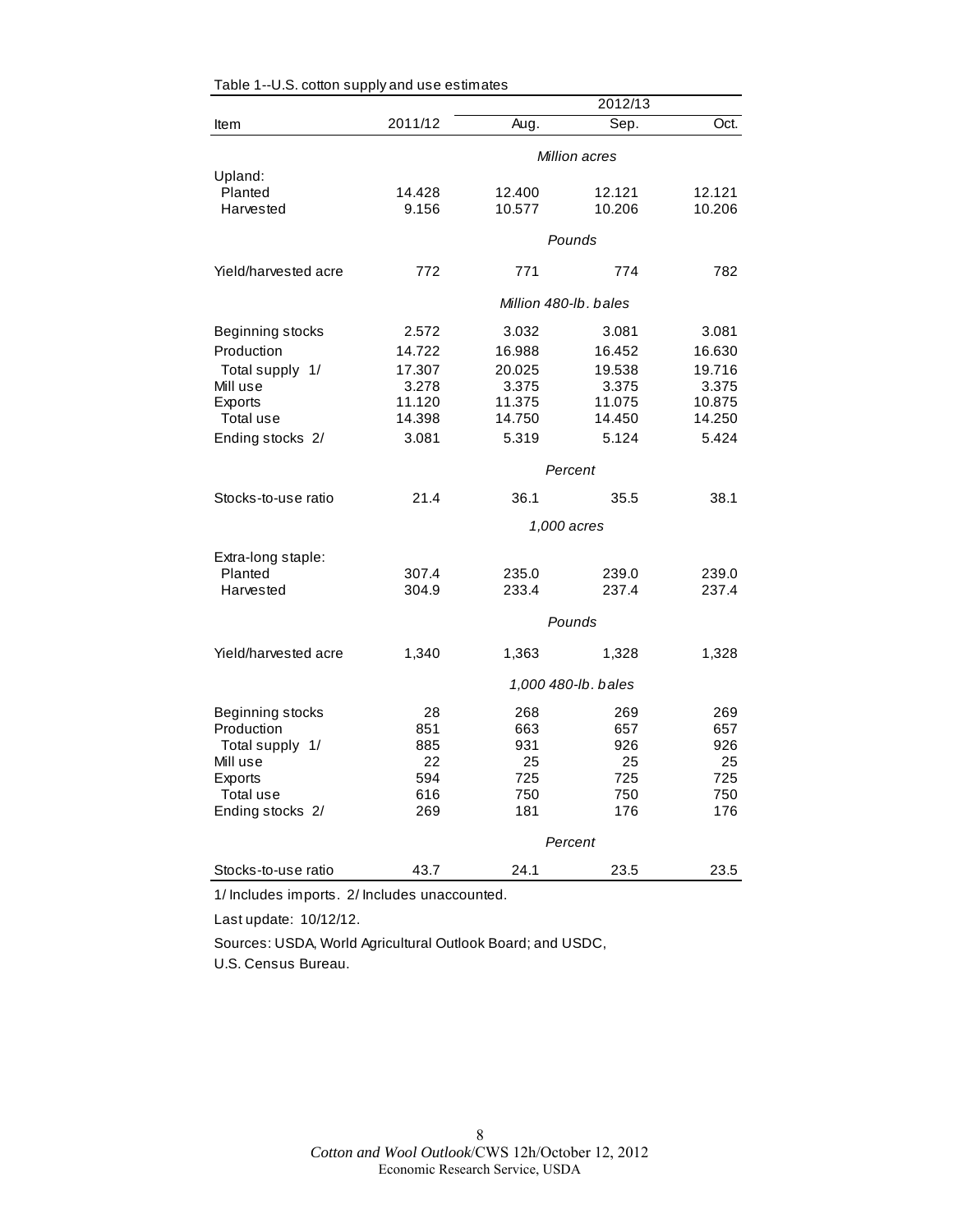|                      |                       | 2012/13 |         |        |  |
|----------------------|-----------------------|---------|---------|--------|--|
| Item                 | 2011/12               | Aug.    | Sep.    | Oct.   |  |
|                      | Million 480-lb, bales |         |         |        |  |
| Supply:              |                       |         |         |        |  |
| Beginning stocks--   |                       |         |         |        |  |
| World                | 48.63                 | 67.80   | 69.88   | 69.56  |  |
| Foreign              | 46.03                 | 64.50   | 66.53   | 66.21  |  |
| Production--         |                       |         |         |        |  |
| World                | 124.13                | 114.11  | 114.03  | 116.32 |  |
| Foreign              | 108.56                | 96.46   | 96.92   | 99.04  |  |
| Imports--            |                       |         |         |        |  |
| World                | 44.71                 | 37.20   | 36.60   | 36.46  |  |
| Foreign              | 44.69                 | 37.19   | 36.59   | 36.46  |  |
| Use:                 |                       |         |         |        |  |
| Mill use--           |                       |         |         |        |  |
| World                | 103.17                | 108.16  | 107.55  | 106.87 |  |
| Foreign              | 99.87                 | 104.76  | 104.15  | 103.47 |  |
| Exports--            |                       |         |         |        |  |
| World                | 45.05                 | 37.21   | 36.60   | 36.45  |  |
| Foreign              | 33.33                 | 25.11   | 24.80   | 24.85  |  |
| Ending stocks--      |                       |         |         |        |  |
| World                | 69.56                 | 74.67   | 76.52   | 79.11  |  |
| Foreign              | 66.21                 | 69.17   | 71.22   | 73.51  |  |
|                      |                       |         | Percent |        |  |
| Stocks-to-use ratio: |                       |         |         |        |  |
| World                | 67.4                  | 69.0    | 71.1    | 74.0   |  |
| Foreign              | 66.3                  | 66.0    | 68.4    | 71.0   |  |

<span id="page-8-0"></span>

|  |  |  | Table 2--World cotton supply and use estimates |
|--|--|--|------------------------------------------------|
|  |  |  |                                                |

Last update: 10/12/12.

Source: USDA, World Agricultural Outlook Board.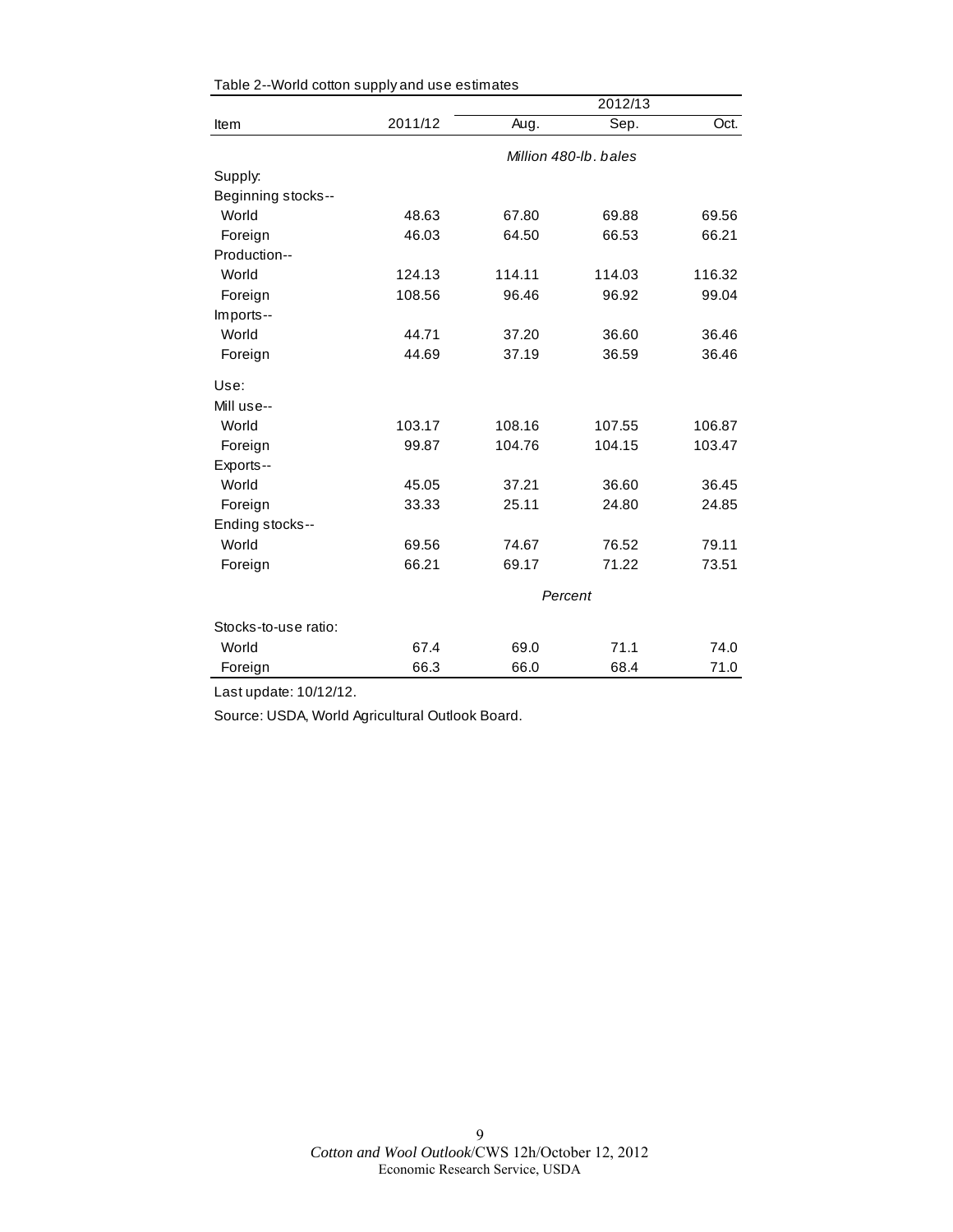| o.o. iibor buppiy       |                         |                     |           |           |
|-------------------------|-------------------------|---------------------|-----------|-----------|
|                         | June                    | July                | Aug.      | Aug.      |
| Item                    | 2012                    | 2012                | 2012      | 2011      |
|                         |                         | 1,000 480-lb. bales |           |           |
| Cotton:                 |                         |                     |           |           |
| Ginnings                | 0                       | 0                   | 485       | 845       |
| Imports since August 1  | 18.2                    | 18.7                | <b>NA</b> | 0         |
| Stocks, beginning       | 5,620                   | 4,404               | 3,350     | 2,600     |
| At mills                | ΝA                      | <b>NA</b>           | <b>NA</b> | <b>NA</b> |
| Public storage          | <b>NA</b>               | <b>NA</b>           | <b>NA</b> | <b>NA</b> |
| <b>CCC</b> stocks       | 1,456                   | 1,144               | 728       | 832       |
|                         |                         | Million pounds      |           |           |
| Manmade:                |                         |                     |           |           |
| Production              | 500.3                   | 498.8               | 503.0     | 498.2     |
| Noncellulosic           | 500.3                   | 498.8               | 503.0     | 498.2     |
| Cellulosic              | <b>NA</b>               | <b>NA</b>           | <b>NA</b> | <b>NA</b> |
| Total since January 1   | 3,035.8                 | 3,534.6             | 4,037.6   | 3,585.3   |
|                         |                         |                     |           |           |
|                         | $\overline{\text{May}}$ | June                | July      | July      |
|                         | 2012                    | 2012                | 2012      | 2011      |
|                         |                         | Million pounds      |           |           |
| Raw fiber imports:      | 172.2                   | 159.2               | 158.2     | 149.9     |
| Noncellulosic           | 157.7                   | 145.1               | 143.6     | 134.9     |
| Cellulosic              | 14.5                    | 14.1                | 14.6      | 15.0      |
| Total since January 1   | 786.2                   | 945.4               | 1,103.6   | 1,046.5   |
|                         |                         | 1,000 pounds        |           |           |
| Wool and mohair:        |                         |                     |           |           |
| Raw wool imports, clean | 919.9                   | 944.7               | 715.9     | 1,052.6   |
| 48s-and-finer           | 469.5                   | 540.3               | 485.9     | 561.1     |
| Not-finer-than-46s      | 450.3                   | 404.3               | 230.1     | 491.4     |
| Total since January 1   | 4,499.2                 | 5,443.9             | 6,159.8   | 4,871.9   |
| Wool top imports        | 200.7                   | 359.8               | 268.5     | 338.5     |
| Total since January 1   | 1,302.3                 | 1,662.0             | 1,930.5   | 1,962.9   |
| Mohair imports, clean   | 0.0                     | 0.0                 | 4.1       | 0.0       |
| Total since January 1   | 0.0                     | 0.0                 | 4.1       | 2.3       |

#### <span id="page-9-0"></span>Table 3--U.S. fiber supply

NA = Not available.

Last update: 10/12/12.

Sources: USDA, National Agricultural Statistics Service; USDC,

U.S. Census Bureau; and *Fiber Organon.*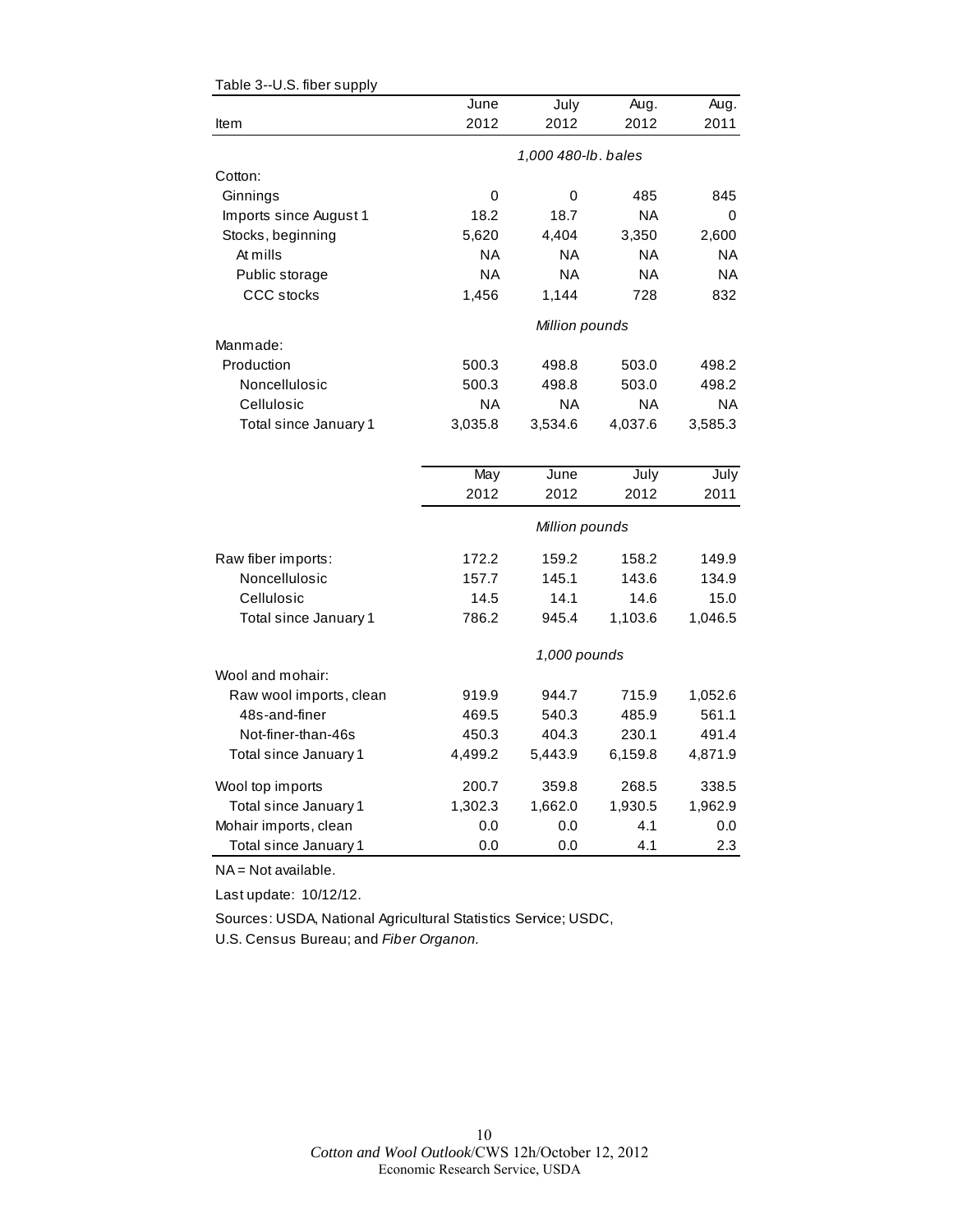|                             | June        | July                | Aug.    | Aug.         |
|-----------------------------|-------------|---------------------|---------|--------------|
| Item                        | 2012        | 2012                | 2012    | 2011         |
|                             |             |                     |         |              |
|                             |             | 1,000 480-lb. bales |         |              |
| Cotton:                     |             |                     |         |              |
| All consumed by mills 1/    | 290         | 275                 | 309     | 317          |
| Total since August 1        | 3,025       | 3,300               | 309     | 317          |
| Daily rate                  | 13.8        | 12.5                | 13.4    | 13.8         |
| Upland consumed by mills 1/ | 289         | 274                 | 308     | 316          |
| Total since August 1        | 3,004       | 3,278               | 308     | 316          |
| Daily Rate                  | 13.8        | 12.5                | 13.4    | 13.7         |
|                             |             | June                | July    |              |
|                             | May<br>2012 | 2012                | 2012    | July<br>2011 |
|                             |             |                     |         |              |
|                             |             | 1,000 480-lb. bales |         |              |
| Cotton:                     |             |                     |         |              |
| Upland exports              | 1,249       | 870                 | 917     | 670          |
| Total since August 1        | 9,332       | 10,202              | 11,120  | 13,881       |
| Sales for next season       | 516         | 827                 | 1,683   | 906          |
| Total since August 1        | 1,667       | 2,494               | 4,176   | 6,829        |
| Extra-long staple exports   | 46.6        | 58.8                | 31.3    | 10.7         |
| Total since August 1        | 504.0       | 562.8               | 594.1   | 494.7        |
| Sales for next season       | 6.4         | 3.7                 | 118.5   | 44.3         |
| Total since August 1        | 53.6        | 57.3                | 175.7   | 381.4        |
|                             |             | Million pounds      |         |              |
| Manmade:                    |             |                     |         |              |
| Raw fiber exports           | 56.7        | 57.7                | 53.3    | 55.1         |
| Noncellulosic               | 56.2        | 57.2                | 52.9    | 54.8         |
| Cellulosic                  | 0.5         | 0.5                 | 0.4     | 0.3          |
| Total since January 1       | 282.7       | 340.4               | 393.7   | 423.1        |
|                             |             | 1,000 pounds        |         |              |
| Wool and mohair:            |             |                     |         |              |
| Raw wool exports, clean     | 708.3       | 723.8               | 984.5   | 1,275.5      |
| Total since January 1       | 2,447.0     | 3,170.8             | 4,155.2 | 5,775.8      |
| Wool top exports            | 28.1        | 79.5                | 100.2   | 3.8          |
| Total since January 1       | 126.2       | 205.7               | 305.8   | 599.7        |
| Mohair exports, clean       | 0.0         | 0.0                 | 172.1   | 29.9         |
| Total since January 1       | 76.1        | 76.1                | 248.2   | 493.8        |
| 1/ Estimated by USDA.       |             |                     |         |              |

## <span id="page-10-0"></span>Table 4--U.S. fiber demand

Last update: 10/12/12.

Sources: USDA, Farm Service Agency; USDA, *Export Sales;* USDC, U.S. Census Bureau; and *Fiber Organon.*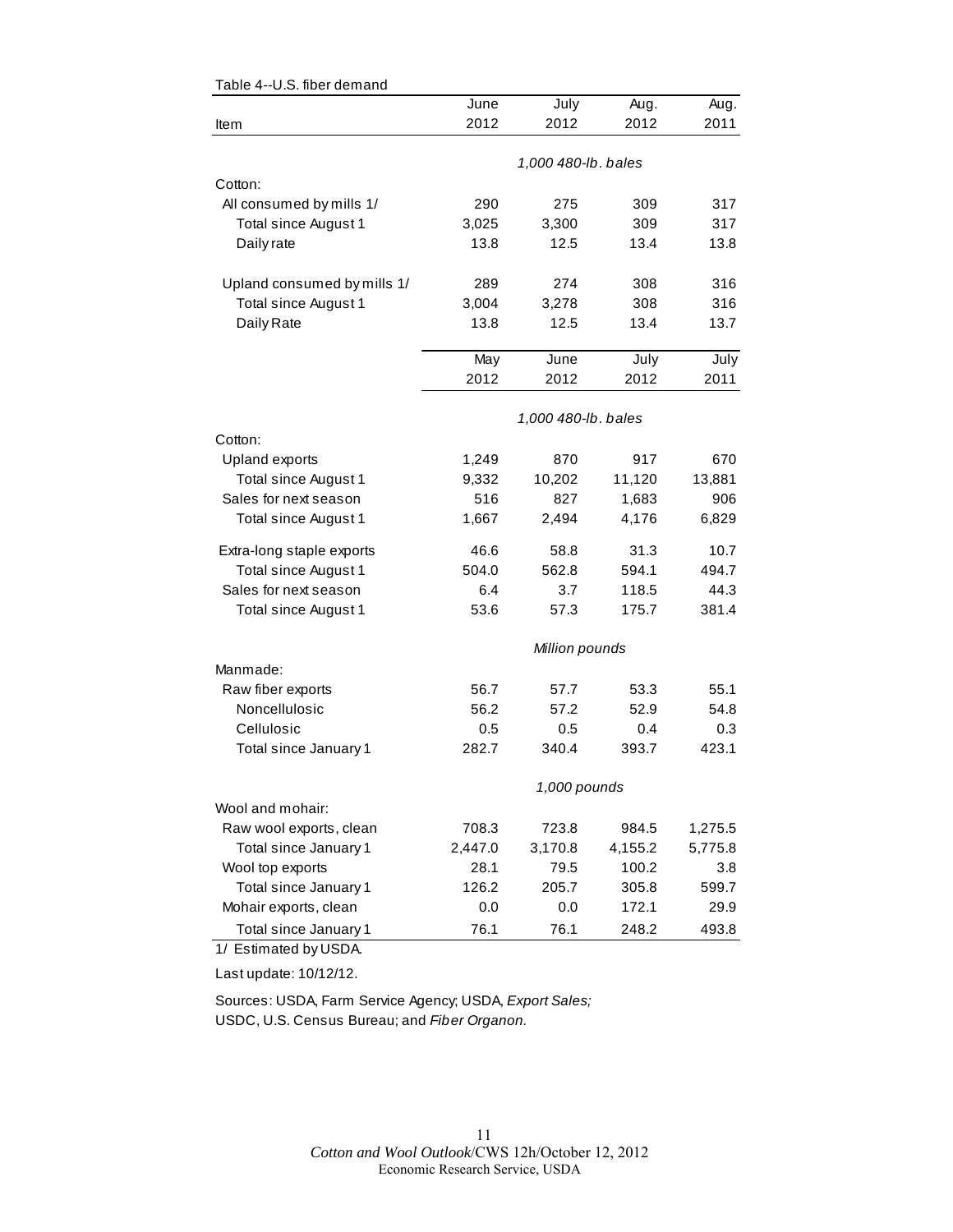<span id="page-11-0"></span>

| Table 5--U.S. and world fiber prices |  |  |  |  |
|--------------------------------------|--|--|--|--|
|--------------------------------------|--|--|--|--|

|                            | July            | Aug.              | Sep.      | Sep.      |  |
|----------------------------|-----------------|-------------------|-----------|-----------|--|
| Item                       | 2012            | 2012              | 2012      | 2011      |  |
|                            |                 |                   |           |           |  |
|                            | Cents per pound |                   |           |           |  |
| Domestic cotton prices:    |                 |                   |           |           |  |
| Adjusted world price       | 63.04           | 63.81             | 64.02     | 94.55     |  |
| Upland spot 41-34          | 66.14           | 69.97             | 69.38     | 102.06    |  |
| Pima spot 03-46            | 103.00          | 103.00            | 105.24    | 247.00    |  |
| Average price received by  |                 |                   |           |           |  |
| upland producers           | 76.70           | 71.40             | 72.30     | 93.50     |  |
| Far Eastern cotton quotes: |                 |                   |           |           |  |
| A Index                    | 83.75           | 84.60             | 83.54     | 116.80    |  |
| Memphis/Eastern            | 86.06           | 85.45             | 85.00     | 123.60    |  |
| Memphis/Orleans/Texas      | 86.25           | 85.65             | 84.75     | 123.60    |  |
| California/Arizona         | 88.00           | 90.65             | 90.00     | 125.85    |  |
|                            |                 | Dollars per pound |           |           |  |
| Wool prices (clean):       |                 |                   |           |           |  |
| <b>U.S. 56s</b>            | <b>NQ</b>       | <b>NQ</b>         | NQ.       | NQ.       |  |
| Australian 56s 1/          | 4.48            | 4.33              | 3.96      | 4.19      |  |
| U.S.60s                    | <b>NQ</b>       | <b>NQ</b>         | <b>NQ</b> | <b>NQ</b> |  |
| Australian 60s 1/          | 5.74            | 5.30              | 4.90      | 5.57      |  |
| <b>U.S. 64s</b>            | <b>NQ</b>       | <b>NQ</b>         | <b>NQ</b> | <b>NQ</b> |  |
| Australian 64s 1/          | 5.78            | 5.36              | 5.12      | 6.10      |  |

NQ = No quote.

1/ In bond, Charleston, SC.

Last update: 10/12/12.

Sources: USDA, *Cotton Price Statistics* ; Cotlook Ltd., *Cotton Outlook* ; and trade reports.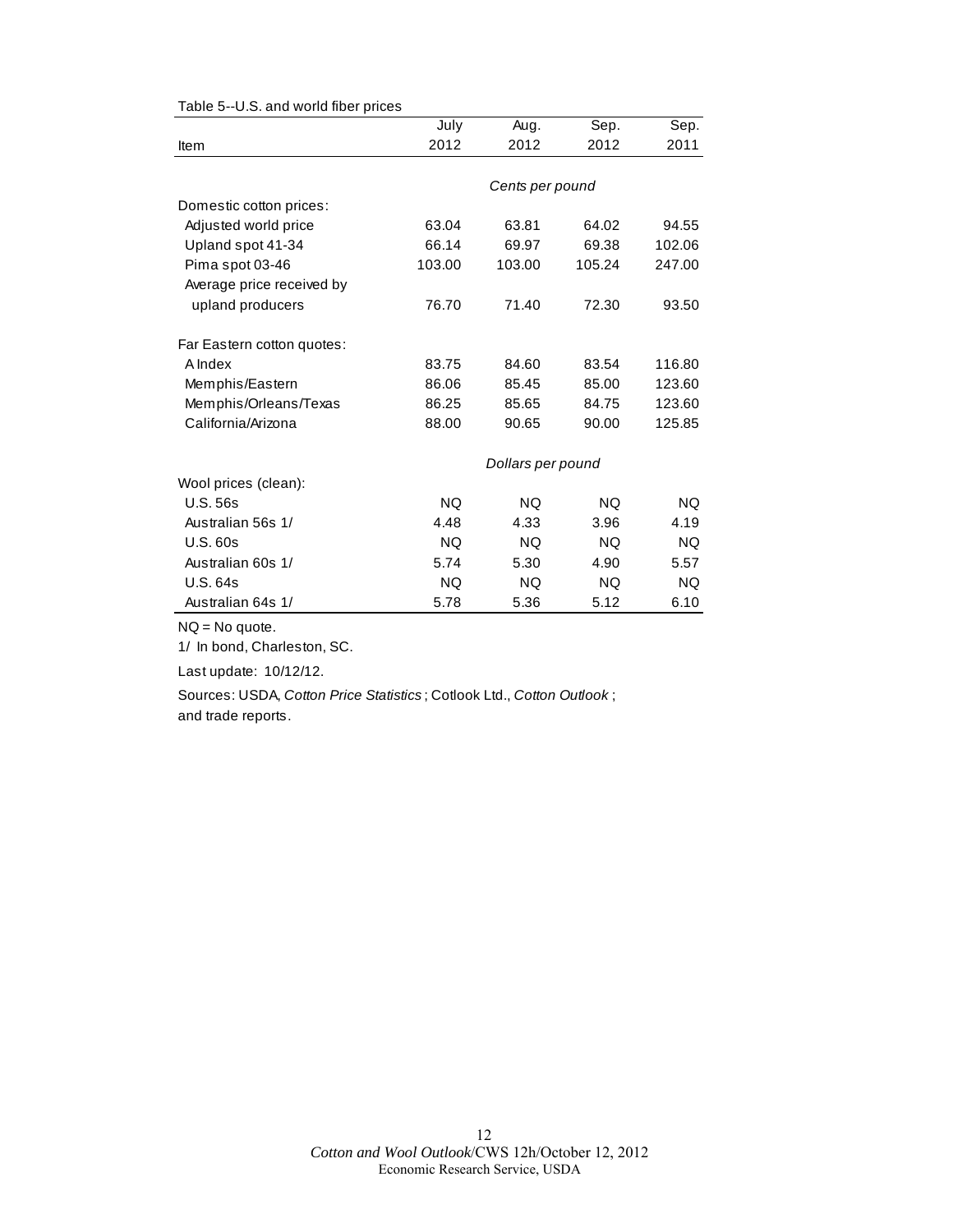| rable o--o.o. lexille imports, by liber | May       | June            | July      | July      |
|-----------------------------------------|-----------|-----------------|-----------|-----------|
| Item                                    | 2012      | 2012            | 2012      | 2011      |
|                                         |           | 1,000 pounds 1/ |           |           |
| Yarn, thread, and fabric:               | 272,708   | 251,789         | 243,156   | 240,599   |
| Cotton                                  | 59,216    | 54,839          | 54,795    | 54,702    |
| Linen                                   | 19,945    | 18,367          | 16,451    | 15,391    |
| Wool                                    | 4,114     | 4,167           | 4,008     | 4,129     |
| Silk                                    | 687       | 591             | 591       | 691       |
| Manmade                                 | 188,747   | 173,825         | 167,311   | 165,686   |
| Apparel:                                | 803,465   | 909,723         | 1,093,386 | 1,082,259 |
| Cotton                                  | 460,802   | 527,420         | 609,719   | 611,729   |
| Linen                                   | 9,086     | 8,969           | 9,189     | 10,075    |
| Wool                                    | 17,851    | 21,588          | 32,247    | 32,796    |
| Silk                                    | 8,054     | 7,866           | 9,058     | 8,806     |
| Manmade                                 | 307,672   | 343,880         | 433,173   | 418,852   |
| Home furnishings:                       | 217,663   | 220,808         | 233,427   | 224,483   |
| Cotton                                  | 129,404   | 124,198         | 126,440   | 125,187   |
| Linen                                   | 783       | 1,016           | 1,116     | 855       |
| Wool                                    | 323       | 283             | 325       | 230       |
| Silk                                    | 180       | 167             | 289       | 233       |
| Manmade                                 | 86,973    | 95,143          | 105,256   | 97,977    |
| Floor coverings:                        | 65,889    | 60,920          | 61,229    | 63,168    |
| Cotton                                  | 8,523     | 7,980           | 7,467     | 7,957     |
| Linen                                   | 15,718    | 14,202          | 15,354    | 15,584    |
| Wool                                    | 8,682     | 8,932           | 9,412     | 9,533     |
| Silk                                    | 2,038     | 1,520           | 1,496     | 1,422     |
| Manmade                                 | 30,928    | 28,287          | 27,500    | 28,671    |
| Total imports: 2/                       | 1,360,094 | 1,443,683       | 1,631,581 | 1,626,302 |
| Cotton                                  | 658,219   | 714,724         | 798,655   | 804,256   |
| Linen                                   | 45,532    | 42,554          | 42,110    | 42,705    |
| Wool                                    | 30,979    | 34,974          | 46,026    | 47,594    |
| Silk                                    | 10,959    | 10,143          | 11,434    | 11,154    |
| Manmade                                 | 614,405   | 641,288         | 733,356   | 720,593   |

<span id="page-12-0"></span>Table 6--U.S. textile imports, by fiber

1/ Raw-fiber equivalent. 2/ Includes headgear.

Last update: 10/12/12.

Sources: USDA, Economic Research Service; and USDC,

U.S. Census Bureau.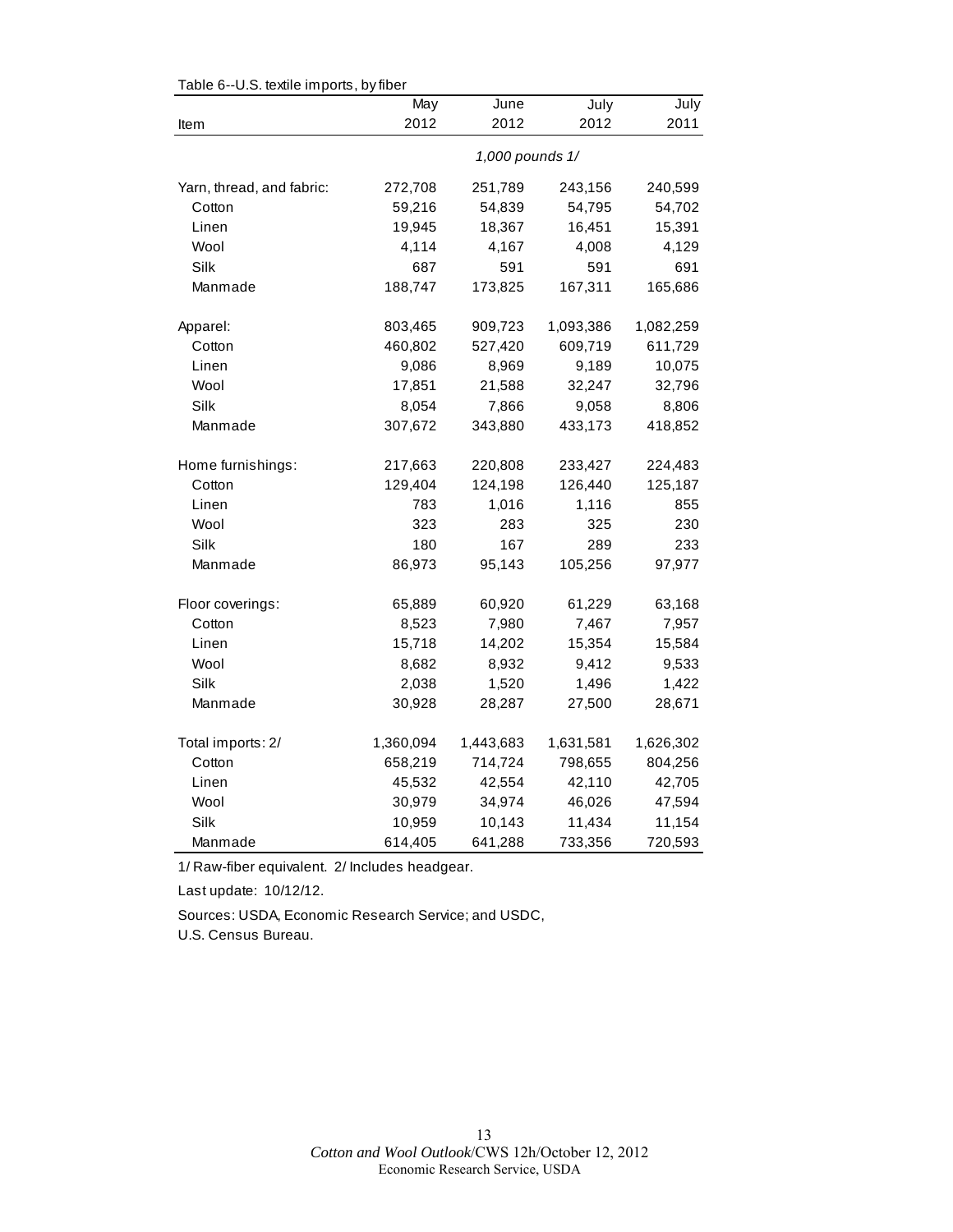|                           | May     | June            | July    | July    |
|---------------------------|---------|-----------------|---------|---------|
| Item                      | 2012    | 2012            | 2012    | 2011    |
|                           |         | 1,000 pounds 1/ |         |         |
| Yarn, thread, and fabric: | 242,916 | 246,901         | 233,263 | 258,898 |
| Cotton                    | 122,404 | 130,679         | 124,127 | 151,251 |
| Linen                     | 7,030   | 7,061           | 6,875   | 6,283   |
| Wool                      | 3,330   | 3,006           | 2,625   | 3,071   |
| Silk                      | 1,187   | 977             | 894     | 1,161   |
| Manmade                   | 108,965 | 105,178         | 98,742  | 97,132  |
| Apparel:                  | 25,192  | 25,422          | 25,193  | 26,616  |
| Cotton                    | 11,255  | 11,598          | 11,551  | 11,364  |
| Linen                     | 307     | 378             | 351     | 467     |
| Wool                      | 1,247   | 1,345           | 1,208   | 1,698   |
| Silk                      | 1,159   | 1,236           | 1,108   | 1,542   |
| Manmade                   | 11,224  | 10,866          | 10,974  | 11,544  |
| Home furnishings:         | 6,146   | 4,729           | 5,448   | 4,014   |
| Cotton                    | 3,052   | 2,260           | 2,677   | 1,894   |
| Linen                     | 260     | 228             | 182     | 157     |
| Wool                      | 129     | 114             | 108     | 108     |
| Silk                      | 157     | 124             | 93      | 82      |
| Manmade                   | 2,548   | 2,004           | 2,388   | 1,773   |
| Floor coverings:          | 33,350  | 32,466          | 26,980  | 31,355  |
| Cotton                    | 2,110   | 2,133           | 1,785   | 2,272   |
| Linen                     | 1,069   | 1,114           | 813     | 1,246   |
| Wool                      | 2,947   | 2,592           | 2,127   | 2,616   |
| Silk                      | 34      | 42              | 32      | 56      |
| Manmade                   | 27,189  | 26,585          | 22,222  | 25,165  |
| Total exports: 2/         | 307,728 | 309,636         | 290,990 | 321,150 |
| Cotton                    | 138,915 | 146,759         | 140,219 | 166,894 |
| Linen                     | 8,667   | 8,780           | 8,221   | 8,159   |
| Wool                      | 7,657   | 7,060           | 6,072   | 7,500   |
| Silk                      | 2,536   | 2,378           | 2,127   | 2,841   |
| Manmade                   | 149,953 | 144,659         | 134,351 | 135,756 |

<span id="page-13-0"></span>Table 7--U.S. textile exports, by fiber

1/ Raw-fiber equivalent. 2/ Includes headgear.

Last update: 10/12/12.

Sources: USDA, Economic Research Service; and USDC,

U.S. Census Bureau.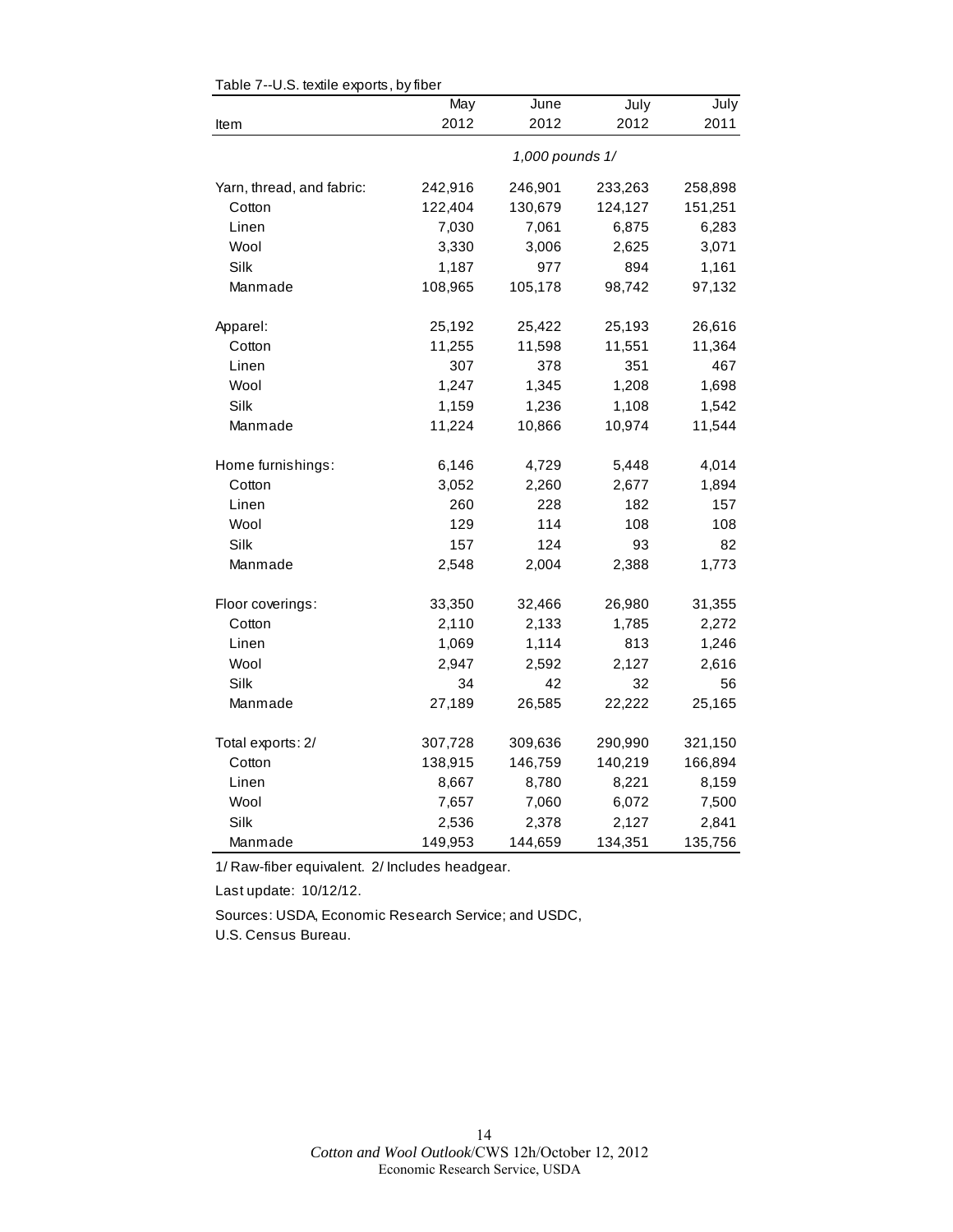<span id="page-14-0"></span>

| Table 8--U.S. cotton textile imports, by origin |         |                 |         |         |  |
|-------------------------------------------------|---------|-----------------|---------|---------|--|
|                                                 | May     | June            | July    | July    |  |
| Region/country                                  | 2012    | 2012            | 2012    | 2011    |  |
|                                                 |         | 1,000 pounds 1/ |         |         |  |
| North America                                   | 141,043 | 148,091         | 151,065 | 166,966 |  |
| Canada                                          | 3,041   | 2,817           | 2,832   | 3,194   |  |
| Costa Rica                                      | 871     | 1,016           | 896     | 778     |  |
| Dominican Republic                              | 6,410   | 6,384           | 6,478   | 6,642   |  |
| El Salvador                                     | 21,806  | 22,935          | 22,207  | 25,122  |  |
| Guatemala                                       | 8,931   | 9,376           | 8,923   | 8,642   |  |
| Haiti                                           | 13,011  | 12,696          | 13,212  | 14,082  |  |
| Honduras                                        | 30,547  | 31,717          | 33,011  | 37,812  |  |
| Mexico                                          | 43,589  | 47,459          | 48,781  | 51,720  |  |
| Nicaragua                                       | 12,828  | 13,570          | 14,724  | 18,970  |  |
| South America                                   | 4,472   | 4,732           | 5,184   | 5,089   |  |
| Brazil                                          | 242     | 243             | 236     | 277     |  |
| Colombia                                        | 1,870   | 1,643           | 1,937   | 2,060   |  |
| Peru                                            | 2,239   | 2,769           | 2,931   | 2,637   |  |
| Europe                                          | 11,573  | 10,680          | 13,464  | 13,618  |  |
| Germany                                         | 976     | 882             | 954     | 915     |  |
| Italy                                           | 1,639   | 1,556           | 1,818   | 1,842   |  |
| Portugal                                        | 723     | 1,089           | 1,695   | 2,186   |  |
| Turkey                                          | 4,713   | 4,047           | 4,996   | 4,634   |  |
| Asia                                            | 484,865 | 535,891         | 608,561 | 600,376 |  |
| <b>Bahrain</b>                                  | 1,706   | 1,295           | 1,481   | 1,544   |  |
| Bangladesh                                      | 43,909  | 46,869          | 52,601  | 44,195  |  |
| Cambodia                                        | 14,632  | 16,871          | 24,133  | 22,214  |  |
| China                                           | 204,704 | 244,057         | 278,018 | 287,335 |  |
| Hong Kong                                       | 692     | 755             | 762     | 1,250   |  |
| India                                           | 63,877  | 58,781          | 58,611  | 57,792  |  |
| Indonesia                                       | 22,887  | 27,030          | 34,591  | 31,108  |  |
| Israel                                          | 1,141   | 1,017           | 750     | 1,339   |  |
| Japan                                           | 1,266   | 1,230           | 1,153   | 1,199   |  |
| Jordan                                          | 3,806   | 4,441           | 5,036   | 4,597   |  |
| Malaysia                                        | 2,520   | 2,802           | 2,881   | 2,989   |  |
| Pakistan                                        | 62,791  | 67,114          | 69,008  | 71,425  |  |
| Philippines                                     | 4,524   | 4,895           | 6,172   | 6,432   |  |
| South Korea                                     | 5,748   | 5,928           | 6,727   | 5,205   |  |
| Sri Lanka                                       | 4,717   | 5,146           | 6,319   | 6,703   |  |
| Taiwan                                          | 3,097   | 2,352           | 2,562   | 2,396   |  |
| Thailand                                        | 6,143   | 5,841           | 6,696   | 9,343   |  |
| Vietnam                                         | 35,097  | 38,273          | 49,690  | 41,731  |  |
| Oceania                                         | 58      | 93              | 51      | 81      |  |
| Africa                                          | 16,207  | 15,237          | 20,331  | 18,125  |  |
| Egypt                                           | 9,501   | 8,570           | 9,793   | 9,270   |  |
| Kenya                                           | 1,880   | 1,746           | 3,025   | 2,282   |  |
| Lesotho                                         | 2,880   | 2,517           | 4,445   | 3,973   |  |
| Mauritius                                       | 461     | 930             | 850     | 1,063   |  |
| World 2/                                        | 658,219 | 714,724         | 798,655 | 804,256 |  |

 $\Gamma$ able 8 - U.S. cotton textile imports, by origin

1/ Raw-fiber equivalent. 2/ Totals may not add due to rounding.

Last update: 10/12/12.

Sources: USDA, Economic Research Service; and USDC,

U.S. Census Bureau.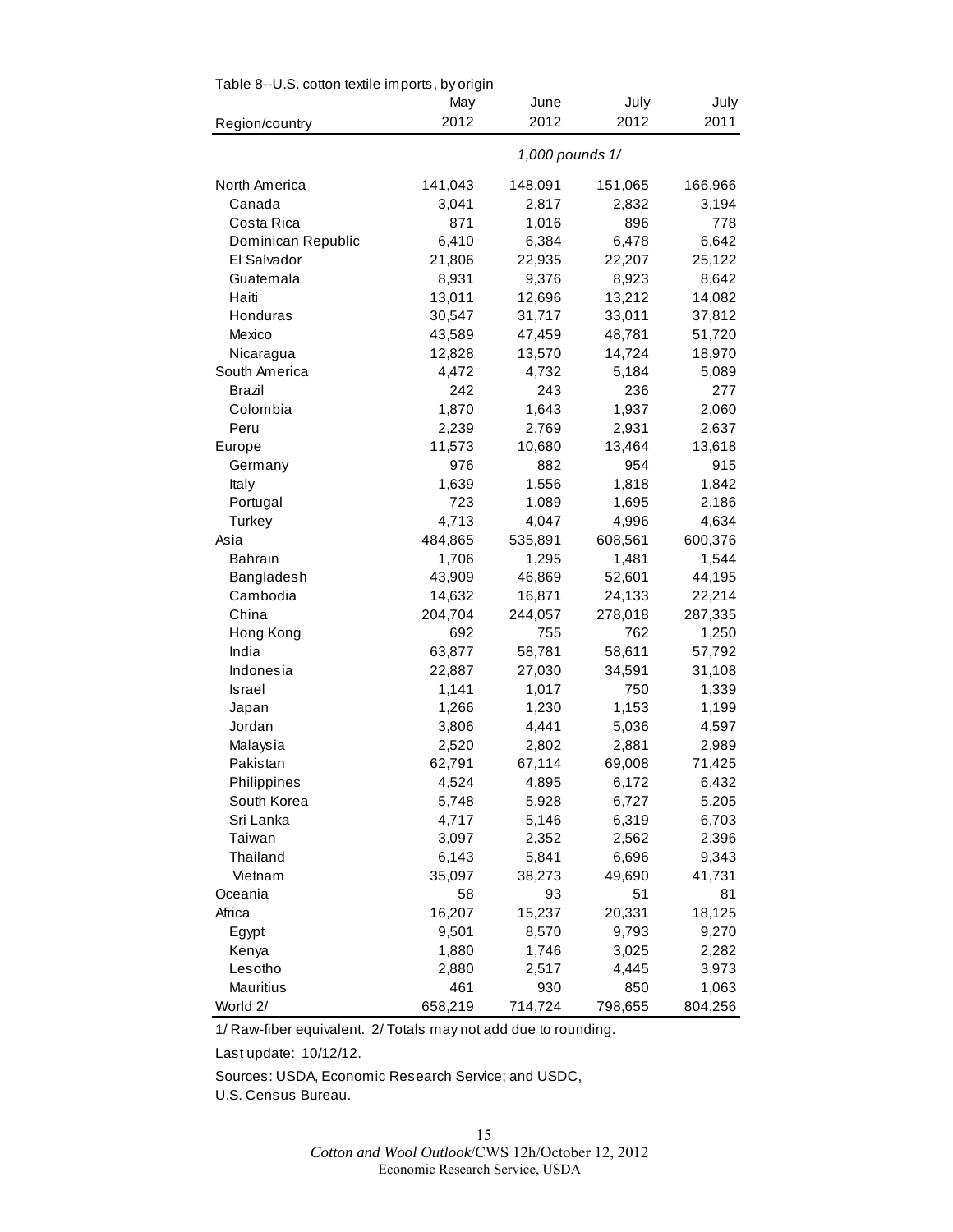|                      | May     | June            | July    | July    |
|----------------------|---------|-----------------|---------|---------|
| Region/country       | 2012    | 2012            | 2012    | 2011    |
|                      |         | 1,000 pounds 1/ |         |         |
| North America        | 122,877 | 130,617         | 124,109 | 151,503 |
| <b>Bahamas</b>       | 92      | 102             | 132     | 134     |
| Canada               | 10,411  | 11,647          | 10,568  | 9,871   |
| Costa Rica           | 233     | 382             | 307     | 266     |
| Dominican Republic   | 20,721  | 21,432          | 24,498  | 34,486  |
| El Salvador          | 10,250  | 12,449          | 10,202  | 13,210  |
| Guatemala            | 1,929   | 2,953           | 1,752   | 2,028   |
| Haiti                | 757     | 810             | 681     | 687     |
| Honduras             | 50,709  | 51,440          | 49,163  | 62,656  |
| Jamaica              | 80      | 59              | 66      | 137     |
| Mexico               | 25,546  | 27,280          | 24,648  | 26,134  |
| Nicaragua            | 1,321   | 1,597           | 1,515   | 1,379   |
| Panama               | 395     | 252             | 290     | 317     |
| South America        | 2,717   | 3,194           | 3,550   | 2,560   |
| Brazil               | 430     | 547             | 452     | 565     |
| Chile                | 187     | 134             | 250     | 232     |
| Colombia             | 961     | 1,436           | 2,022   | 569     |
| Peru                 | 148     | 122             | 199     | 356     |
| Venezuela            | 682     | 643             | 360     | 575     |
| Europe               | 2,913   | 2,938           | 2,706   | 3,446   |
| Belgium              | 219     | 263             | 210     | 379     |
| France               | 128     | 93              | 89      | 150     |
| Germany              | 443     | 414             | 395     | 653     |
| Italy                | 134     | 217             | 156     | 184     |
| Netherlands          | 391     | 358             | 348     | 419     |
| Russia               | 99      | 61              | 56      | 124     |
| Turkey               | 66      | 71              | 143     | 106     |
| United Kingdom       | 875     | 1,043           | 956     | 968     |
| Asia                 | 9,399   | 8,960           | 8,836   | 7,483   |
| Bangladesh           | 31      | 15              | 8       | 87      |
| China                | 5,117   | 4,923           | 5,607   | 3,532   |
| Hong Kong            | 713     | 734             | 500     | 512     |
| India                | 337     | 189             | 243     | 272     |
| Israel               | 181     | 204             | 76      | 322     |
| Japan                | 878     | 894             | 966     | 844     |
| Pakistan             | 31      | 49              | 30      | 25      |
| Saudi Arabia         | 129     | 83              | 125     | 140     |
| Singapore            | 320     | 245             | 189     | 223     |
| South Korea          | 527     | 508             | 302     | 657     |
| Taiwan               | 95      | 126             | 80      | 130     |
| United Arab Emirates | 274     | 291             | 212     | 263     |
| Oceania              | 748     | 754             | 705     | 873     |
| Australia            | 572     | 620             | 578     | 666     |
| Africa               | 262     | 296             | 313     | 987     |
| South Africa         | 58      | 126             | 98      | 46      |
| World 2/             | 138,915 | 146,759         | 140,219 | 166,894 |

<span id="page-15-0"></span> $Table 0-11$   $S$  cotton textile experts, by destination

1/ Raw-fiber equivalent. 2/ Totals may not add due to rounding.

Last update: 10/12/12.

Sources: USDA, Economic Research Service; and USDC,

U.S. Census Bureau.

16

*Cotton and Wool Outlook*/CWS 12h/October 12, 2012 Economic Research Service, USDA